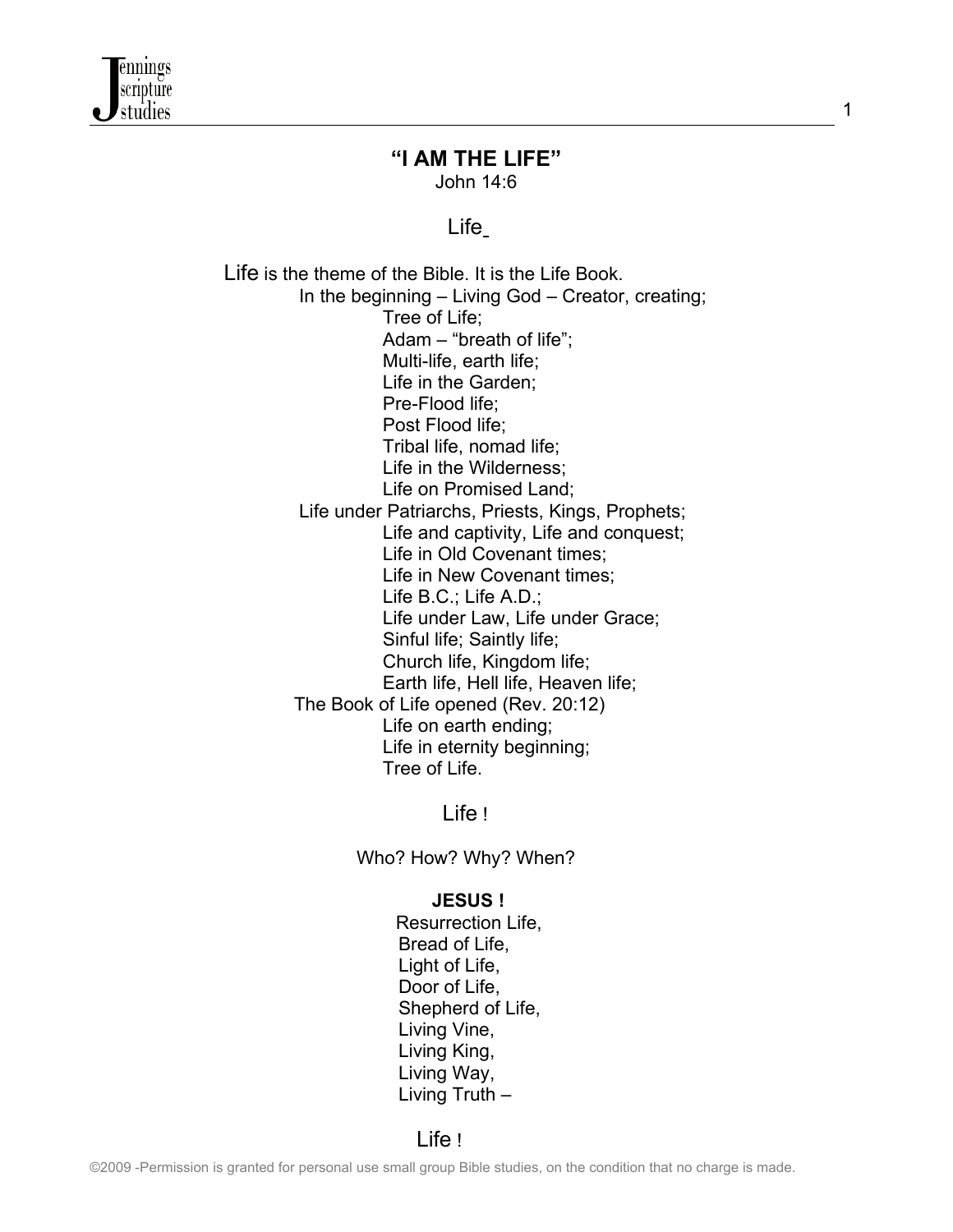"The new and living way" – (Hebrews 10:20)

We have been studying the self-identification statements of Jesus in this series. We have studied the statements in the following order: "I Am The Resurrection"; "I Am The Bread Of Life"; "I Am The Light Of The World"; "I Am The Door"; "I Am The Good Shepherd"; "I Am The True Vine"; "I Am King"; "I Am The Way"; "I Am The Truth. " We come now to the last in this series: "I Am The Life."

In 1776, 13 colonies and 56 representatives, met in congress and declared that no longer was America subservient to Mother Europe. They drafted the Declaration of Independence. The second sentence of the Declaration of Independence says:

> "We hold these truths to be self-evident, that all men are created equal, that they are endowed by their Creator with certain unalienable rights, that among these are **life**, liberty, and the pursuit of happiness."

This statement is referring to physical life. However, there is a more important type of life and that is spiritual life, which can be guaranteed only by God, not government!

The principle of Life poses three great questions:

- Where am I going? It is a question of our journey, a question of the **Way**;
- Who am I? It is a question of the ultimate **Truth** about myself;
- Where do I come from? It is a question about the origins of **Life**.

The answers to these and other questions about life are found in the Book of Life, the Bible. I am purposefully restricting my comments by using scriptures to communicate truth about the all-important subject of Life. Human words will not suffice, argumentation will not avail, logic fails before the supremacy of the scriptures. Let us look more in depth at the meaning of Jesus words, **"I am the Life."**

# **I. JESUS IS THE LIFE GIVER.**

As physical life comes from God through the mother to the child, so spiritual life comes from God through Jesus Christ to us. Notice the:

#### **A. The Testimony Of Scripture.**

**John 1:1-4** "In the beginning was the Word, and the Word was with God, and the Word was God. He was with God in the beginning. Through him all things were made; without him nothing was made that has been made. In him was life, and that life was the light of men."

**John 17:2** "For you granted him authority over all people that he might give eternal life to all those you have given him."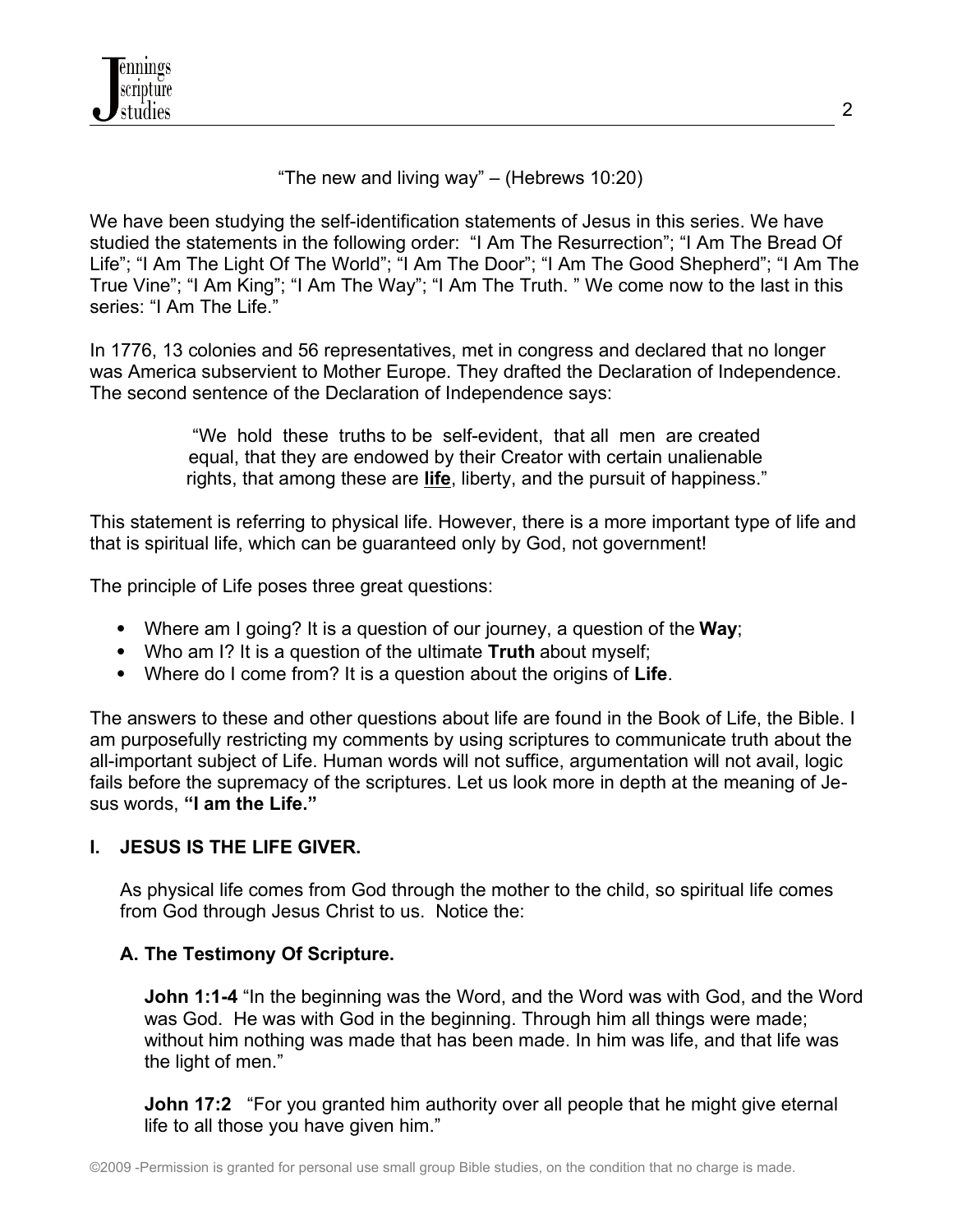# **B. The Testimony Of The Savior.**

**John 5:26** – "as the Father has life in Himself, so He has granted the Son to have life in Himself."

**John 10:27-28** – "My sheep hear My voice, and I know them, and they follow Me. And I give them eternal life, and they shall never perish; neither shall anyone snatch them out of My hand."

**John 11:25-26** – "Jesus said to her, "I am the resurrection and the life. He who believes in Me, though he may die, he shall live. And whoever lives and believes in Me shall never die. Do you believe this?"

## **II. JESUS IS THE LIFE GIFT.**

## **A. The Life Gift Provided Through Jesus Christ.**

**Rom. 6:23** "The wages of sin is death but the gift of God is eternal life through Jesus Christ our Lord."

**John 3:16 "**For God so loved the world that He gave His only begotten Son, that whoever believes in Him should not perish but have everlasting life."

**Romans 5:11** "But we also rejoice in God through our Lord Jesus Christ, through whom we have now received the reconciliation." (Past tense!)

#### **B. The Life Gift Presented By Jesus Christ.**

**John 4:8-10** "When a Samaritan woman came to draw water, Jesus said to her, 'Will you give me a drink?" The Samaritan woman said to him, "You are a Jew and I am a Samaritan woman. How can you ask me for a drink?"(For Jews do not associate with Samaritans.) Jesus answered her, "If you knew the gift of God and who it is that asks you for a drink, you would have asked him and he would have given you living water."

**John 10:10** "I have come that they may have life, and have it to the full."

**John 20:31** "These are written that you may believe that Jesus is the Christ, the Son of God, and that by believing you may have life in his name."

**John 6:58 "**Simon Peter answered Him, "Lord, to whom shall we go? You have the words of eternal life."

#### **C. The Life Gift Possessed By Receiving Jesus Christ.**

**John 1:12** "But as many as received Him, to them He gave the right to become children of God, to those who believe in His name."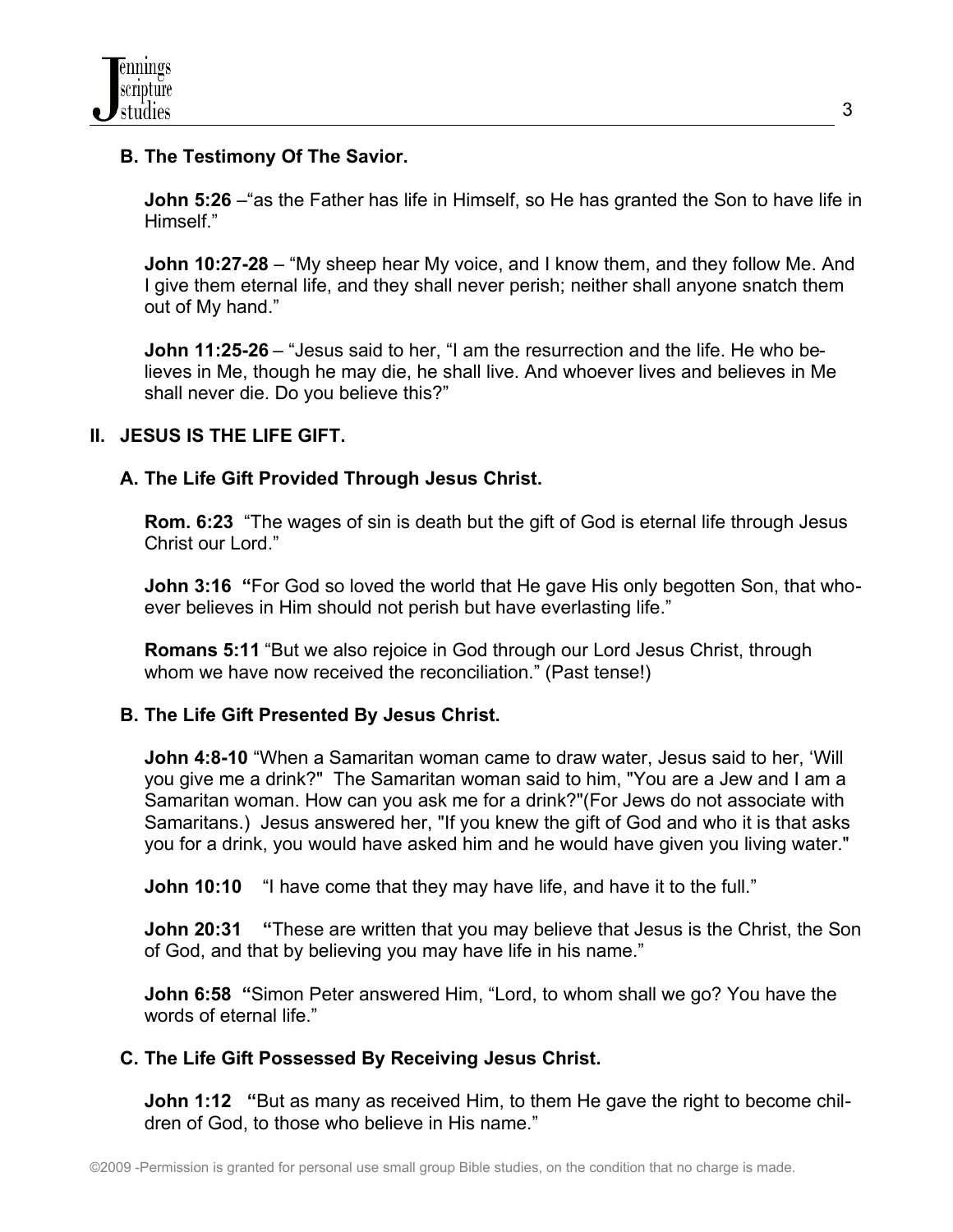**Colossians 2:6** "As you therefore have received Christ Jesus the Lord, so walk in Him, rooted and built up in Him and established in the faith."

**1 John 5:11-12 "**And this is the testimony: God has given us eternal life, and this life is in his Son. He who has the Son has life; he who does no have the Son of God does not have life."

## **III. JESUS IS THE LIFE GUARANTOR.**

## **A. He Guarantees Eternal Life By His Reassurances To Us.**

**John 6:47** "I tell you the truth, he who believes has everlasting life".

**John 6:51** "I am the living bread that came down from heaven. If anyone eats of this bread, he will live forever."

## **B. He Guarantees Eternal Life By His Representative In Us.**

**I Cor. 2:12 "Now we have received, not the spirit of the world, but the Spirit who is** from God."

**II Cor. 1:22** "Now it is God who makes both us and you stand firm in Christ. He anointed us, set his seal of ownership on us, and put his Spirit in our hearts as a deposit, guaranteeing what is to come."

**Ephesians 1:13-14** "In Him you also trusted, after you heard the word of truth, the gospel of your salvation; in whom also, having believed, you were sealed with the Holy Spirit of promise, who is the guarantee of our inheritance until the redemption of the purchased possession, to the praise of His glory."

**Ephesians 4:30** "Do not grieve the Holy Spirit of God, by whom you were sealed for the day of redemption."

Either the Bible is true or it is false. Either God keeps his word or he does not. He promises that if you "believe in the name of the Son of God," you "have eternal life." You cannot lose your salvation, if you are a child of God. This is the truth of God's word, this is a written guarantee!

# **CONCLUSION**

- 1. Jesus is The Giver, The Gift and The Guarantor of eternal life;
- 2. Jesus is the only One Who can provide eternal life with Himself in the place He has gone to prepare for us;
- 3. You can be born once (a physical birth) and die twice (a physical death and an eternal death) or be born twice (a physical birth and a spiritual birth – "born again") and die once